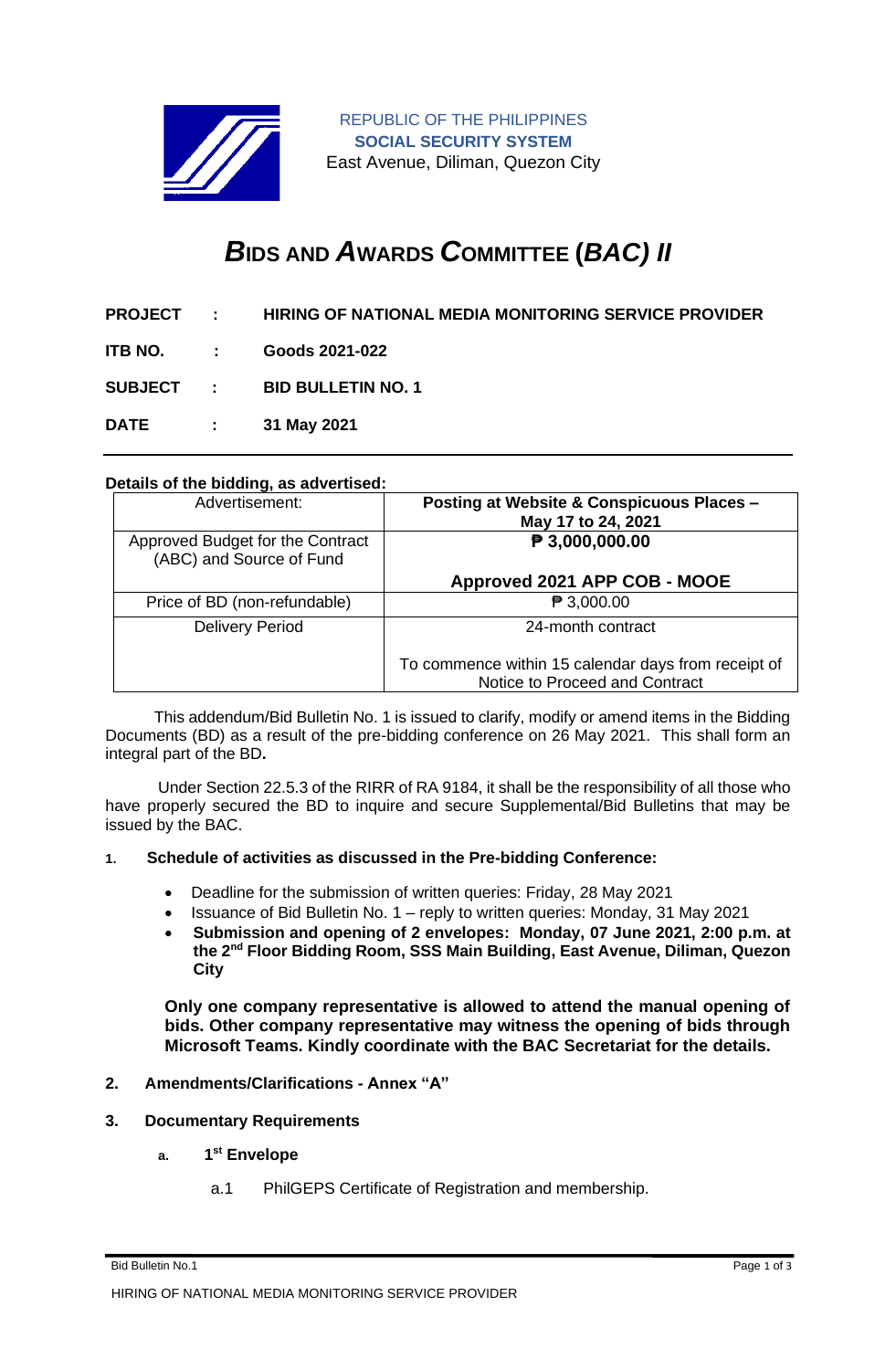In case of uploaded document/s, which validity period had already expired, submit the updated document/s.

- a.2 Statement of all its Ongoing Government and Private Contracts, including contracts awarded but not yet started, if any, whether similar or not similar in nature and complexity to the contract to be bid;
- a.3 Statement of Single Largest Completed Contract (SLCC) similar to the project to be bid, **with supporting documents**, equivalent to at least **50% of the ABC**, completed **within five (5) years** prior to the submission and opening of bids, adjusted by the bidder to current prices using PSA's consumer price index;

For this purpose, similar contracts shall refer to Mainstream Media Monitoring and Social Listening Projects. Mainstream Media refers to print media, radio, TV, and online news. On the other hand, Social Listening refers to collecting data from those social mentions and broader customer conversations and pulling insights from them to make better decisions.

- a.4 NFCC Computation or committed Line of Credit (form supplied)
- a.5 JVA, in case of Joint Venture Class "B" Documents (Each partner of the joint venture shall submit the legal eligibility documents. The submission of technical and financial eligibility documents by any of the joint venture partners constitute compliance, except for SSS Clearance that must be complied by all JV partners);
- a.6 Bid Security (2% of the ABC for Cash or Manager's/Cashier's Check payable to SSS or Bank Draft of the ABC, 5% of the ABC for Surety Bond **or** Bid Securing Declaration – form supplied) and **a copy of the Authority to Notarize from the Notary Public).**
- a.7 Technical Documents project requirements
	- Section VI Schedule of Requirements (page 26)
		- Section VII Statement of Compliance with the Technical Specifications (pages 28 to 31)
- a.8 Omnibus Sworn Statement (form supplied) **and a copy of the Authority to Notarize from the Notary Public.**
- **b. Checklist of the 2nd envelope:**
	- b.1 Bid Form (form supplied) pages 36 to 37
	- b.2 Bid Breakdown (form supplied) revised form

## **c. Additional Requirements to be submitted by the bidder with the Lowest Calculated Bid**

- c.1 2020 Income Tax Return filed through Electronic Filing and Payment System (EFPS) corresponding to the submitted Audited Financial Statement;
- c.2 Quarterly VAT for the period October 2020 to March 2021;
- c.3 Documents listed in the Platinum Membership and updates, if any;
	- **SEC/DTI Registration**
	- 2021 Mayor's Permit
	- Valid Tax Clearance
	- 2020 Audited Financial Statement filed through EFPS
- **4.** Awarding shall be made to the bidder with the Lowest Calculated and Responsive Bid (LCRB).